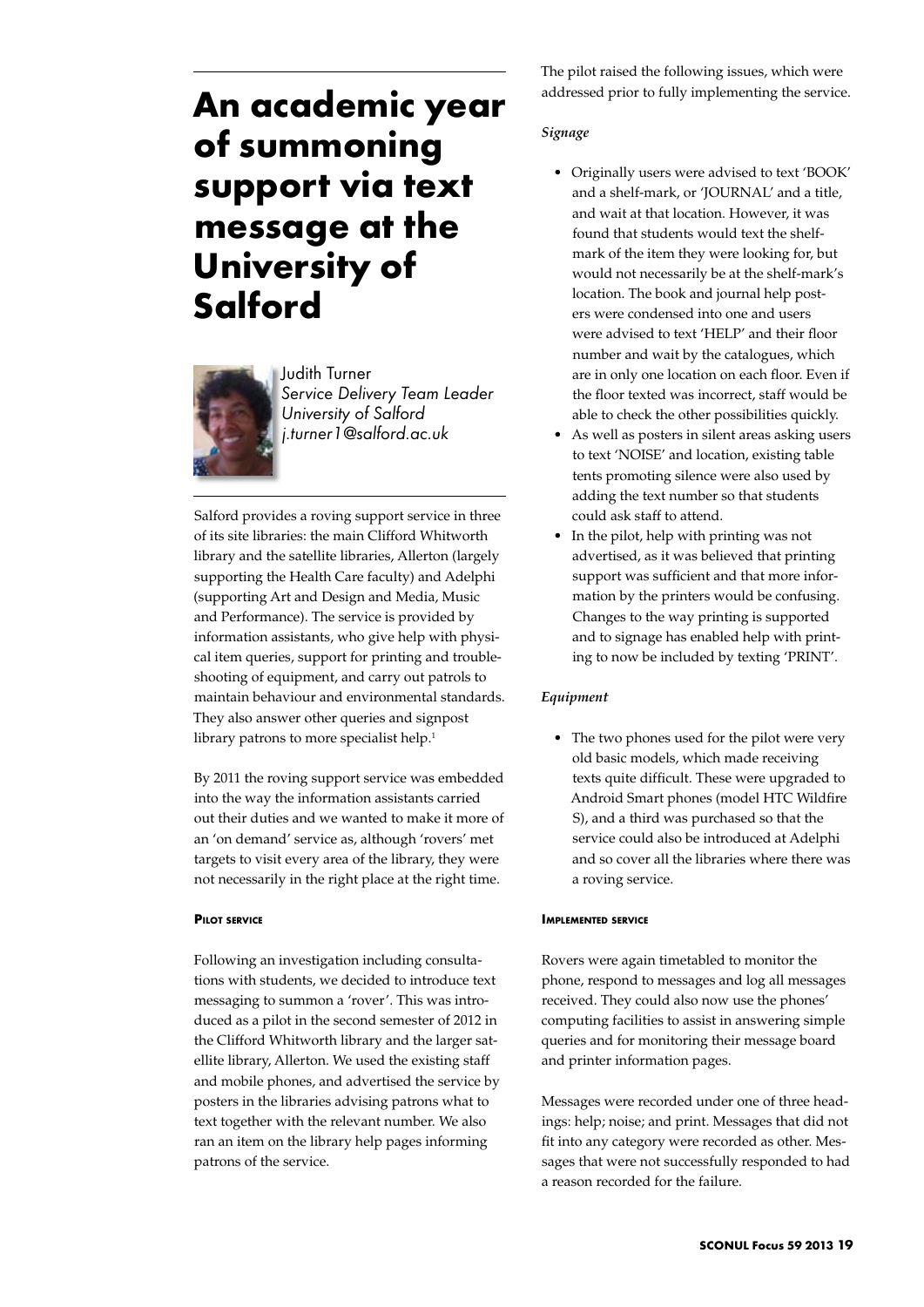The full service was implemented at the beginning of the academic year 2012–13 and we recorded 132 messages from Clifford Whitworth library between 25 September 2012 and 15 May 2013 and 66 messages from Allerton library. (The Allerton total is known to be an under-recording, but the 66 records show how the service has been used. No messages at all were received at Adelphi library.

### **Service usage**

### **Clifford Whitworth total messages**

|  |  |  | noise $70.5\%$ print $10.6\%$ help $14.4\%$ other $4.5\%$ |  |  |  |  | Total |  |  |
|--|--|--|-----------------------------------------------------------|--|--|--|--|-------|--|--|

## **Allerton total messages**

|                                                           |  | bb                |  |
|-----------------------------------------------------------|--|-------------------|--|
| noise $24.2\%$ print $48.5\%$ help $24.2\%$ other $3.0\%$ |  | <sup>-</sup> otal |  |





The differing way the service was used at each site is immediately obvious. The categories compared in the following ways:

Help

• Requests for help were quite low at Clifford Whitworth but (apart from March) were persistent throughout the year. Of the 19 requests, 13 were from patrons needing help looking for books, four were looking for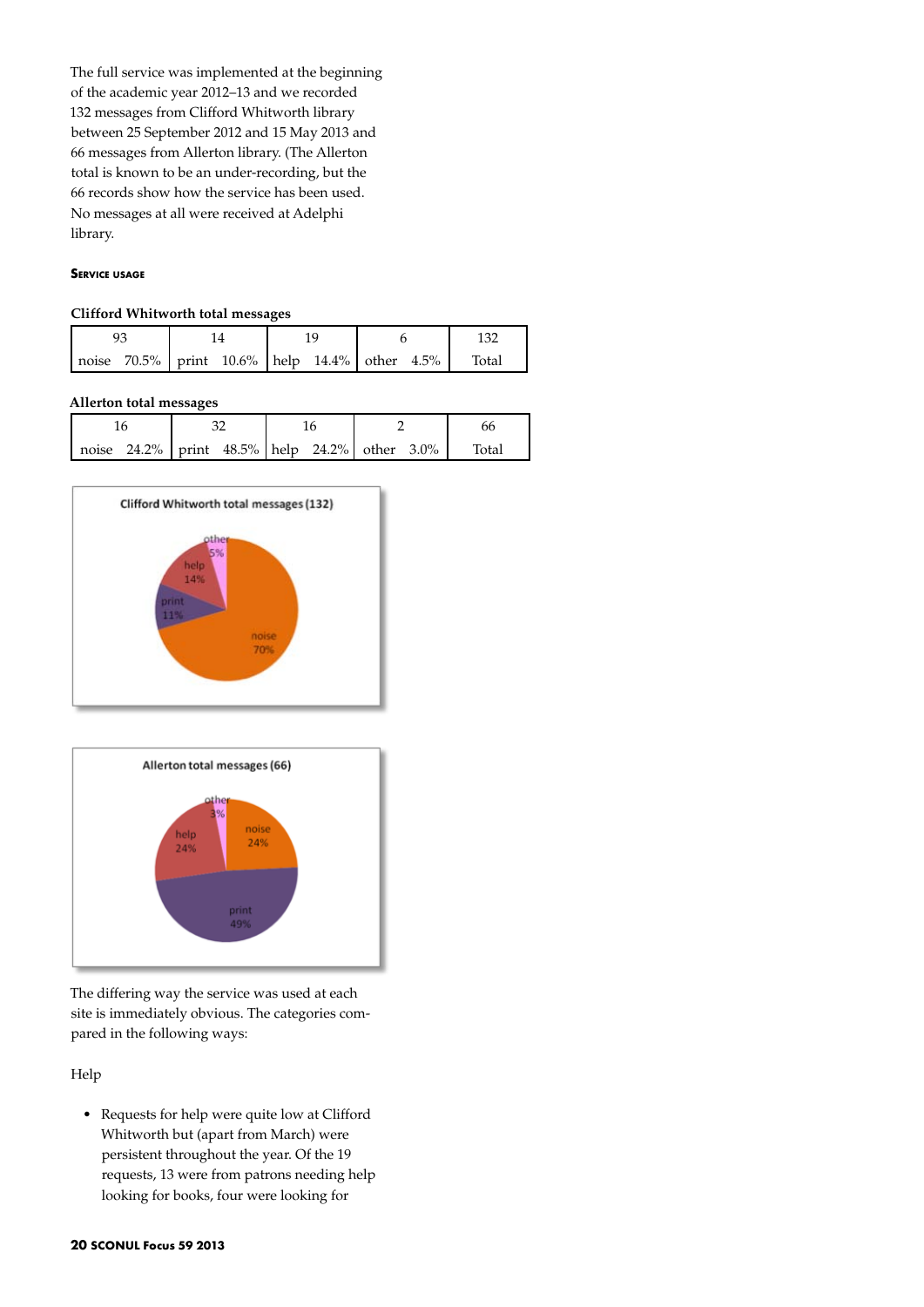journals, one required catalogue assistance and one was unspecific.

• At Allerton requests for help remained significant throughout the year but were highest between mid-October and early December and throughout February and March. Of the 16 requests 11 were from patrons needing help looking for books and the remaining five from patrons looking for a journal. On one occasion the student was found in a location other than that which they stated.

### Noise

- • By far the largest category of messages received at Clifford Whitworth library was for help with noise, which accounted for 93 texts. Initially requests for assistance with noise levels was the smallest category; however, from 23 October 2012 onwards these requests became the largest category, with a high point reached during March, when 18 out of 19 texts received were in this category.
- At Allerton the noise requests show a very different pattern from the requests for help with resources. Of the 16 texts, nine were received during April 2013 no doubt reflecting the pattern of assignments and revision.

#### Print

- • At the beginning of the academic year (until mid-October) printing accounted for 53% of monthly messages received. This was due to a lack of student understanding of the printing system, rather than to printer faults. Understanding rapidly improved during the academic year, with print messages dropping to 17% between mid-October and mid-November. Only two requests for printing help were received after mid-November; both were for assistance with mechanical faults.
- Printing was the largest category of messages at Allerton (32 messages). At the beginning of the academic year (until mid-October) printing accounted for 70% of monthly messages received. As at Clifford Whitworth this was due to a lack of understanding. Although understanding improved during the year, printing help remained a significant source of requests and was never less than 30% of monthly messages.

#### **Other**

• This category reflects a small number of records and consists of such items as missed calls, ambiguous or blank messages and one test message. Apart from the test message all but one of these were sent outside staffed hours. At Allerton both 'other' items were sent in the first three weeks of the service, which suggests that the sender was unsure how it worked.

#### **Unresolved messages**

Unfortunately not all text messages could be responded to; when this happened the staff logged the message together with an explanation of the failure. Unresolved messages were grouped under four categories; staff error, student not found (SNF), out of hours (OoH) and other.





*Fig. 2 Unresolved messages*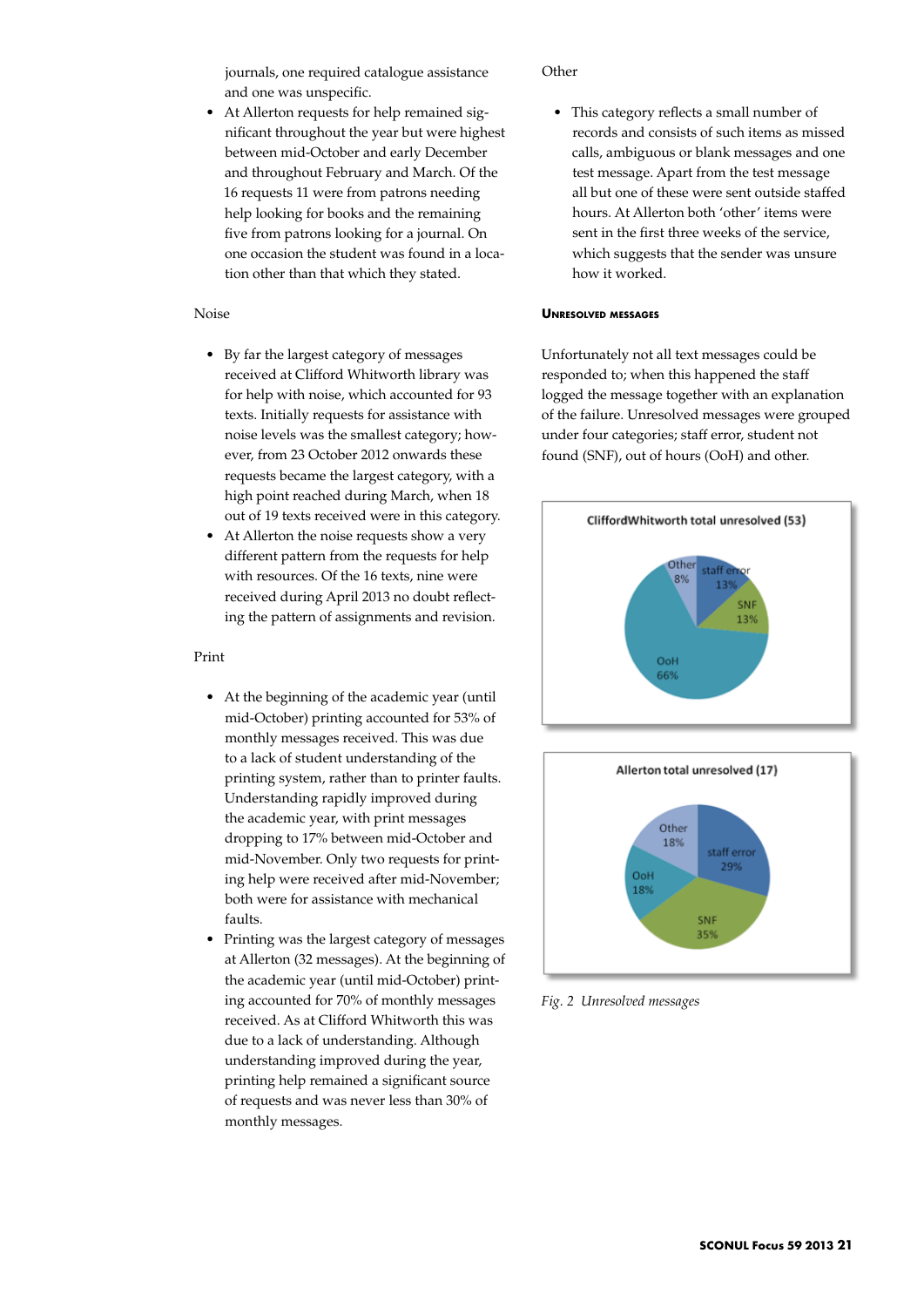# **Clifford Whitworth total**

| % unresolved $40.2\%$   staff error $5.3\%$   SNF $5.3\%$   OoH $26.5\%$   Other $3.0\%$ |  |  |  |
|------------------------------------------------------------------------------------------|--|--|--|

## **Allerton total**

| % unresoved 25.8% staff error 29.4% SNF 35.3% OoH 17.6% Other 17.6% |  |  |  |  |  |  |  |  |
|---------------------------------------------------------------------|--|--|--|--|--|--|--|--|

As with the requests, the reasons messages were unresolved differed between the libraries.

Messages were unresolved for the following reasons:

# Staff error

Ten messages in total were not responded to due to staff error. During the first four weeks, 5 messages were missed during staff breaks; this matter was raised in team meetings and staff subsequently ensured that phones were monitored at all times. One message was missed during the first month, when the staff member didn't notice the phone vibrating. One message was recorded as staff error as although it was likely it had been responded to it had not been cleared from the phone. No other staff errors occurred until 15 May 2013, when three messages were missed in a 20-minute period due to a staff shortage caused by upheaval around announcements of organisational change.

# Student not found

Staff were unable to resolve seven messages at Clifford Whitworth and six at Allerton because students were not where they had texted they would be. In cases where the message had been for print support staff checked the relevant printers for faults.

# Out of hours

At Clifford Whitworth the most common reason for requests being unresolved (35) was that messages were sent outside service hours. Five of these were sent at the weekend, the rest after 16:30 when the service closed, but only two were sent after midnight. From 22 October 2012 an automatic response app was implemented so that a service information message is sent during unstaffed hours. Two texts sent out of hours contained no message. There was also a call logged from a withheld number.

Allerton library had three messages sent out of hours, two in the evening and one at the weekend.

# **Other**

A few messages were unresolved for miscellaneous reasons including

- • the fire alarm sounding before staff could respond
- a network error causing the receipt of the text to be delayed for over an hour
- nonsensical messages
- • security guards mislaying the phone charger and allowing the phone battery to die overnight

## **Summary**

Library staff quickly became used to providing the service, and early issues around monitoring the phones during service hours were resolved in the first month. The service was reviewed regularly in team meetings, and staff suggested improvements such as using an app to text back service hours whenever a message was received out of hours.

Take-up of the service at both Allerton and Clifford Whitworth was very good. Clifford Whitworth has data for twice as many periods as Allerton and has recorded exactly twice as many messages.

The usage patterns at Allerton and Clifford Whitworth showed marked differences: at Clifford Whitworth the overwhelming majority of texts asked for assistance with noise; at Allerton the majority wanted support using printing, scanning and copying facilities. This is no doubt due to the different student demographic served by the different areas.

The service was completely unused at Adelphi library. It is unclear whether this was entirely due to the library's much smaller size or for some other reason.